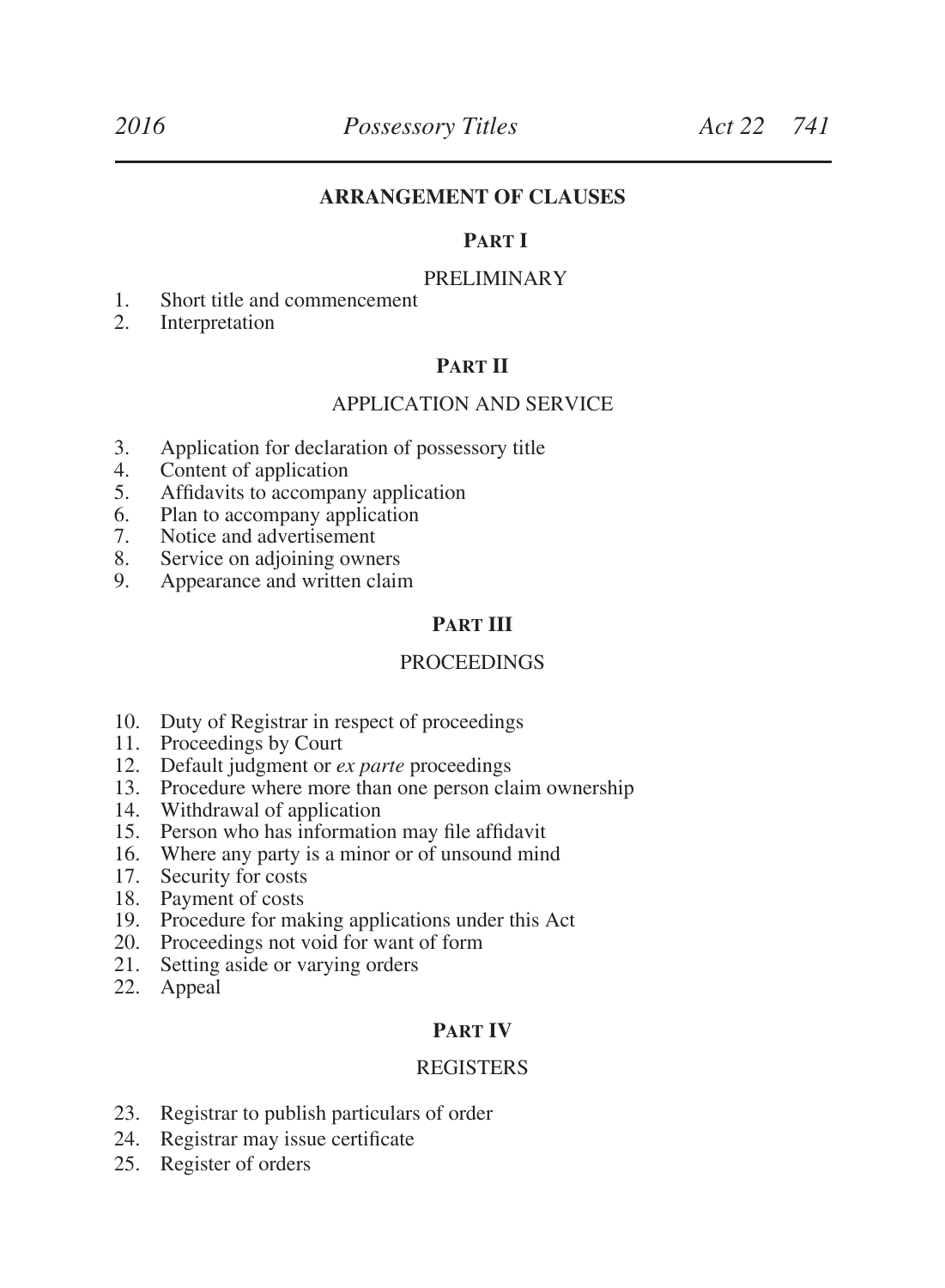- 26. Register of Possessory Titles
- 27. Stamp duty

#### **Part V**

#### **MISCELLANEOUS**

- 28. Fee simple interest
- 29. Indefeasible title
- 30. Declaration by fraud
- 31. Declaration obtained by mistake
- 32. Declaration obtained prior to commencement of Act
- 33. Restriction on obtaining possessory title
- 34. Fees
- 35. Regulations
- SCHEDULE I Forms
- SCHEDULE II Fees
- SCHEDULE III Stamp Duty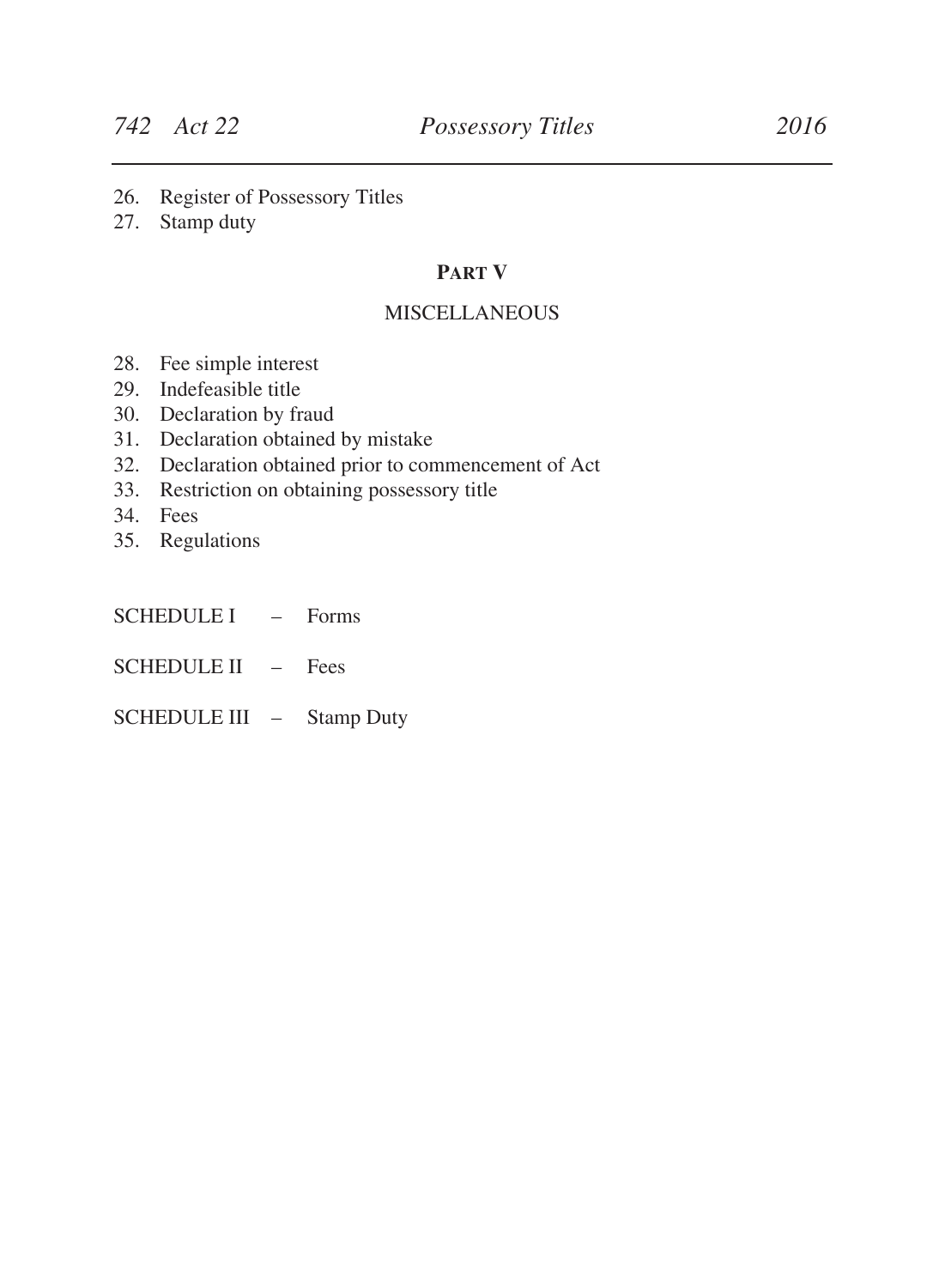

**ACT NO. 22 OF 2016**

**I assent,**

CÉCILE E. F. LA GRENADE *Governor-General.*

*20th July, 2016.*

AN ACT to facilitate the obtaining of possessory title to land by persons claiming through adverse possession.

*[ By Order ].*

BE IT ENACTED by the Queen's Most Excellent Majesty, by and with the advice and consent of the Senate and the House of Representatives of Grenada, and by the authority of the same as follows–

# **Part I**

# PRELIMINARY

**1.** This Act may be cited as the

Short title and commencement.

# POSSESSORY TITLES ACT, 2016

and shall come into effect on a date to be fixed by the Governor-General by Order published in the *Gazette.*

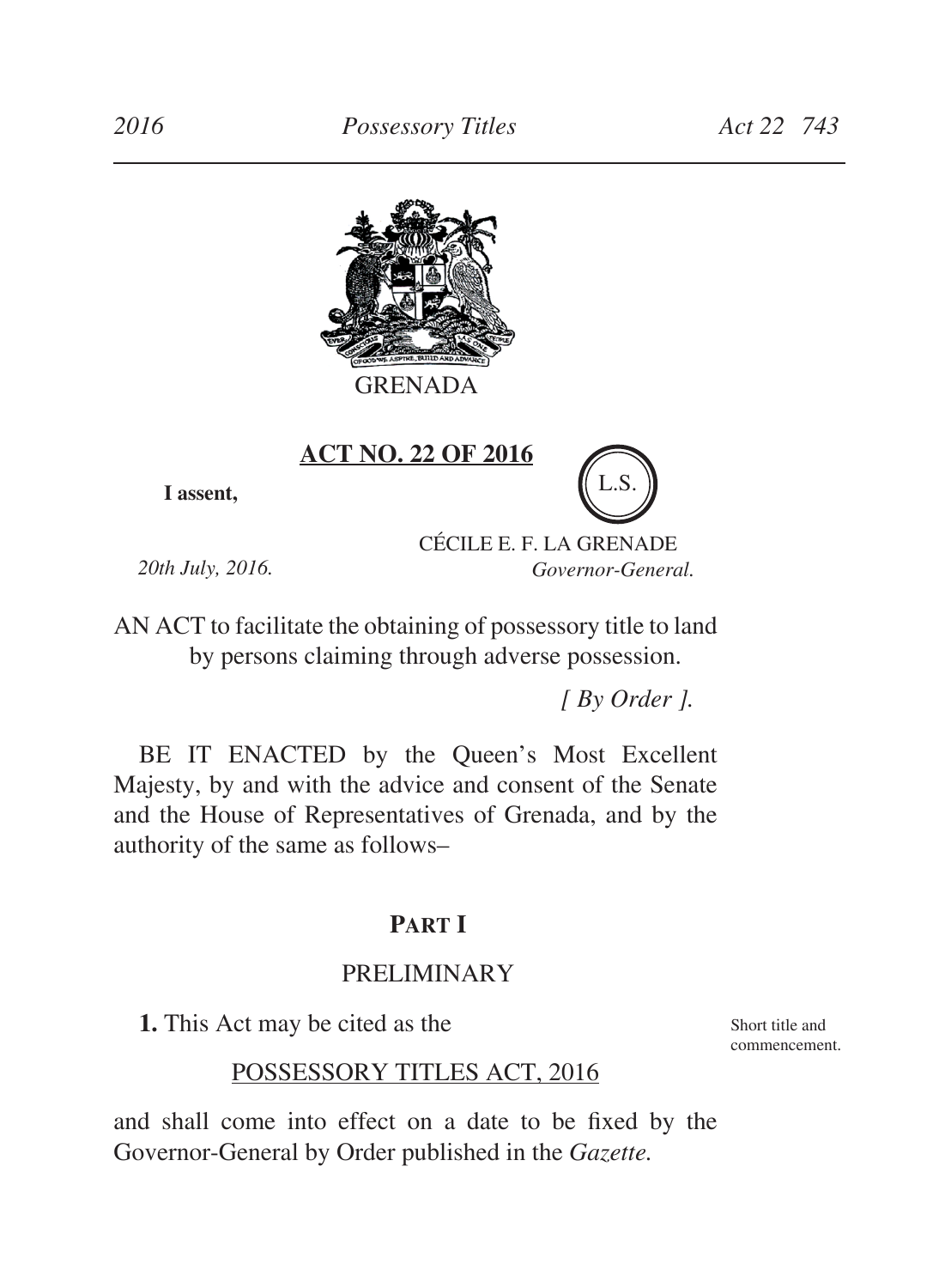**2.** In this Act– Interpretation.

- "adverse possession" means factual possession of an exclusive and undisturbed nature of a piece or parcel of land in Grenada for a continuous period not less than twelve years immediately preceding the claim, accompanied by the requisite intention to possess the said land as owner thereof;
- "applicant" means a person who claims to have adverse possession of a piece or parcel of land in Grenada and who makes an application under section 3 for declaration of possessory title to the land;
- "Court" means the West Indies Associated States Supreme Court;
- "Crown Lands" means lands vested in the Governor-General pursuant to the Crown Lands Act, Chapter 73, and all other lands which may, from time to time, be vested in the Governor-General for the public uses of Grenada;
- "Deeds and Land Registry" means the Deeds and Land Registry pursuant to the Deeds and Land Registry Act, Chapter 79;
- "land" includes all corporeal hereditaments, and also to any share, estate, or interest in them or any of them, whether freehold or chattel interest, and whether freehold or held according to any other tenure;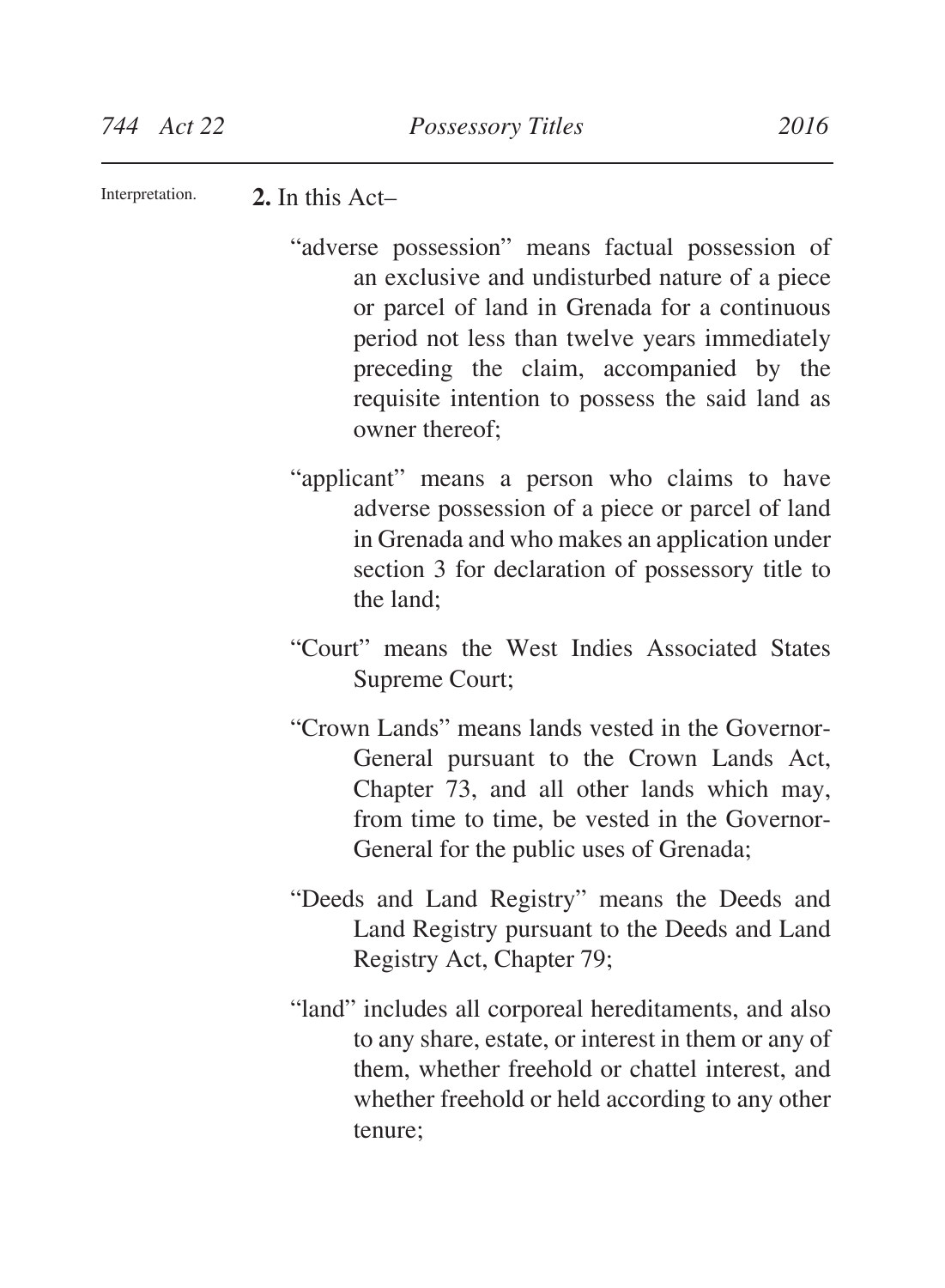"Minister" means the Minister responsible for legal affairs;

"month" means a calendar month:

"Registrar" means the Registrar of the Court;

"Registry" means the Registry of the Court.

# **Part II**

# APPLICATION AND SERVICE

**3.** (1) Where a person claims to be in adverse possession Application for of a piece or parcel of land in Grenada, the person may make an application in accordance with section 4 to the Court for a declaration of possessory title to the said land.

declaration of possessory title.

(2) Without prejudice to the provisions of the Limitation of Actions Act, Chapter 173, an application for declaration of possessory title shall not be made in respect of Crown Lands.

(3) Notwithstanding subsection (1), where a person claims to be in adverse possession of a piece or parcel of land in Grenada and dies in factual possession of the land, an application for declaration of possessory title may be made by a person claiming in the capacity of executor, administrator, trustee or other person in a fiduciary capacity for the estate or for the beneficiaries of the deceased person, asthe case may be, but not in breach of the duties as executor, administrator, trustee or fiduciary.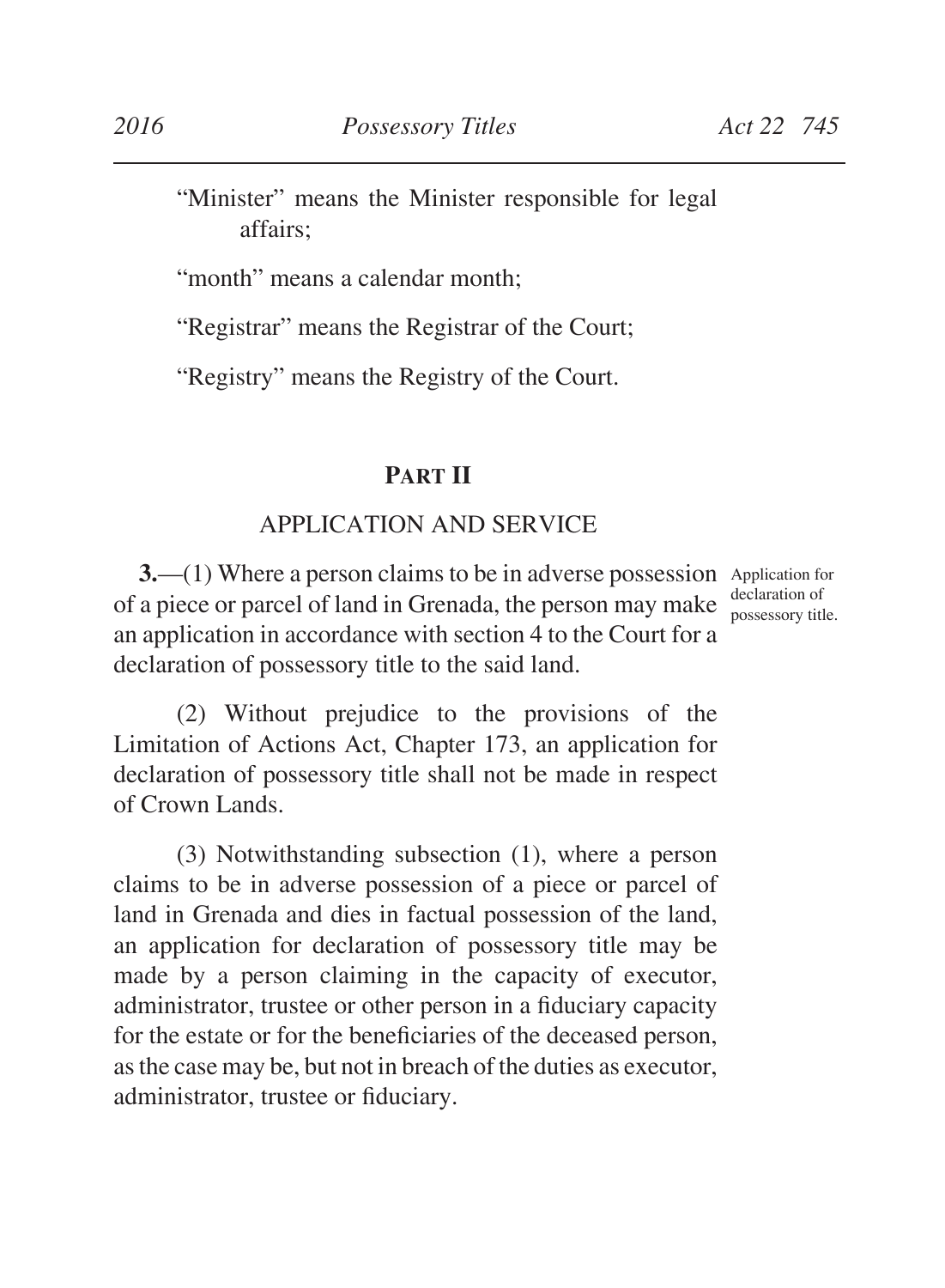Content of application.

(4) For the avoidance of doubt, an application for declaration of possessory title may be made by a person claiming in the capacity of executor *de son tort* if, in the opinion of the Court, the person is not in a fiduciary relationship or capacity.

**4.** An application for declaration of possessory title shall be made in accordance with Form I of Schedule I and shall include–

- (a) the description of the land, giving its extent, its boundaries and its estimated value;
- (b) the facts upon which the applicant relies to establish adverse possession;
- (c) whether to the applicant's knowledge, any other person claims or is capable of claiming to be the owner of the land for which the declaration is being sought; and
- (d) the name, if any, of any person entitled to ownership of the land immediately before the period of adverse possession began to run, based on the records located at the Registry.

**5.**—(1) An application for declaration of possessory title shall be accompanied by–

- (a) an affidavit of the applicant; and
- (b) one affidavit each of at least two individuals with knowledge of the applicant's adverse possession of the piece or parcel of land.

Affidavits to accompany application.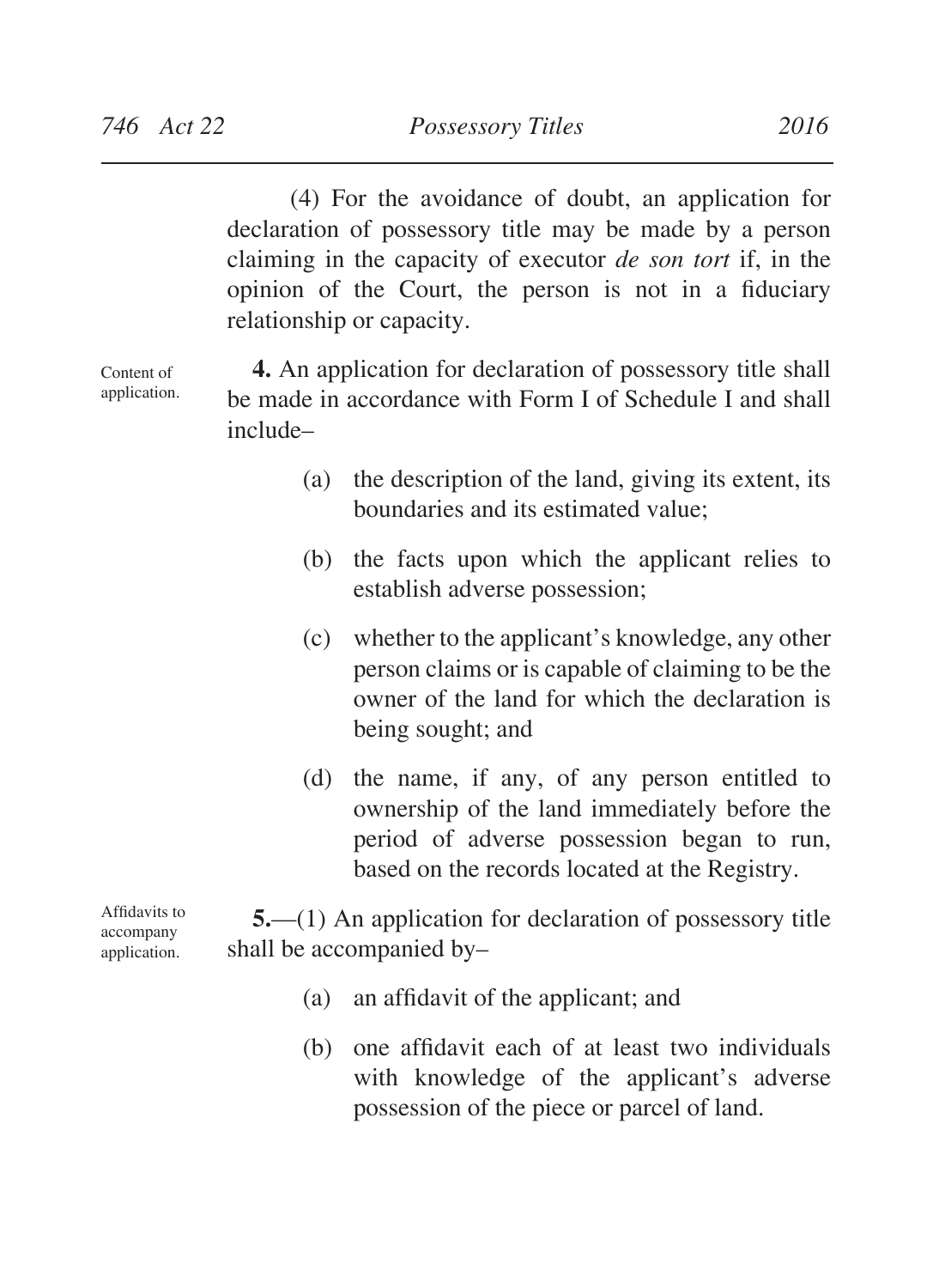(2) An individual is disqualified as a deponent of an affidavit for the purposes of subsection (1) (b), if the individual is–

- (a) the spouse;
- (b) a child or step-child;
- (c) a parent, step-parent or parent-in-law;
- (d) a sibling, half-sibling or step-sibling;
- (e) a grandparent or grandchild;
- (f) an uncle, aunt, nephew or niece; or
- (g) a dependant,

of the applicant.

(3) The affidavit of an applicant under subsection (1) (a) shall attest the truth of the facts set out in the application for declaration of possessory title.

(4) An affidavit under subsection (1) (b) shall set out–

- (a) any facts known to the deponent that may prove the facts referred to in section 4 (b);
- (b) that the deponent has no direct or indirect interest relating to the piece or parcel of land; or
- (c) that the deponent is not disqualified pursuant to subsection (2),

and the deponent shall attest to the truth of those facts.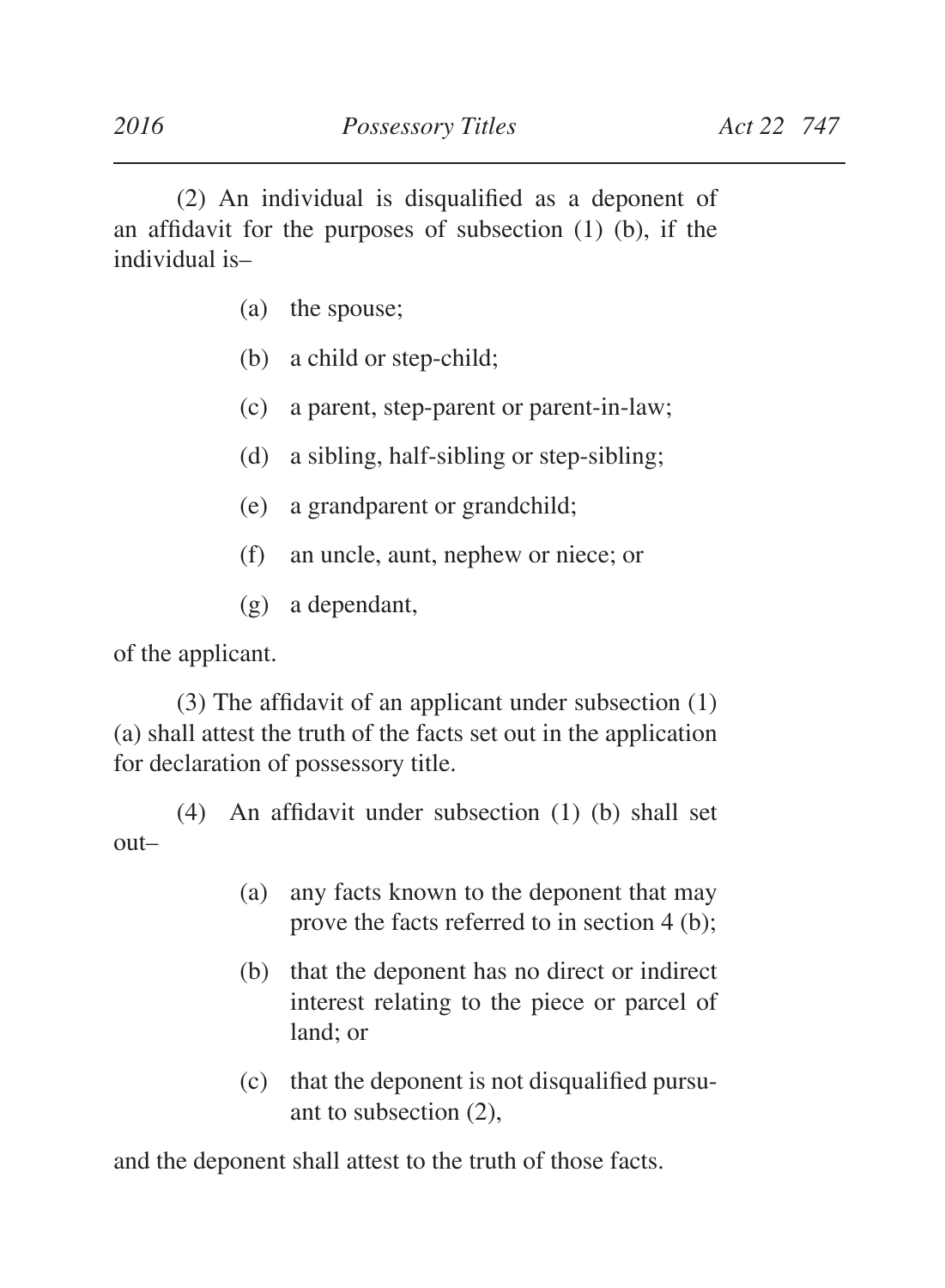(5) Where an application for declaration of possessory title is not accompanied by two affidavits in accordance with subsections (1) and (2), notwithstanding subsection  $(1)$ –

- (a) the Registrar may proceed in accordance with section 10:
- (b) the Court may hear the application and make an order or any decision as it sees fit.

Plan to accompany application.

Notice and

**6.**—(1) An application for declaration of possessory title shall be accompanied by a plan of the piece or parcel of land authenticated by the signature of a Land Surveyor licensed pursuant to the Land Surveyors Act, Chapter 162.

(2) The Court may reject a plan that, in its opinion, does not contain sufficiently detailed information relating to the piece or parcel of land.

**7.** Upon filing an application for declaration of possessory title, the applicant shall– advertisement.

- (a) publish a notice in accordance with Form 2 of Schedule I in the *Gazette*;
- (b) publish a notice in accordance with Form 2 of Schedule I in two issues of at least two newspapers circulating in Grenada, the second issue of each newspaper being published not less than two months after the first issue; and
- (c) betweenthedatesofthefirst andlastpublications in the newspapers, post or cause to be posted a copy of that notice in a conspicuous place at the Registry and in a conspicuous place in the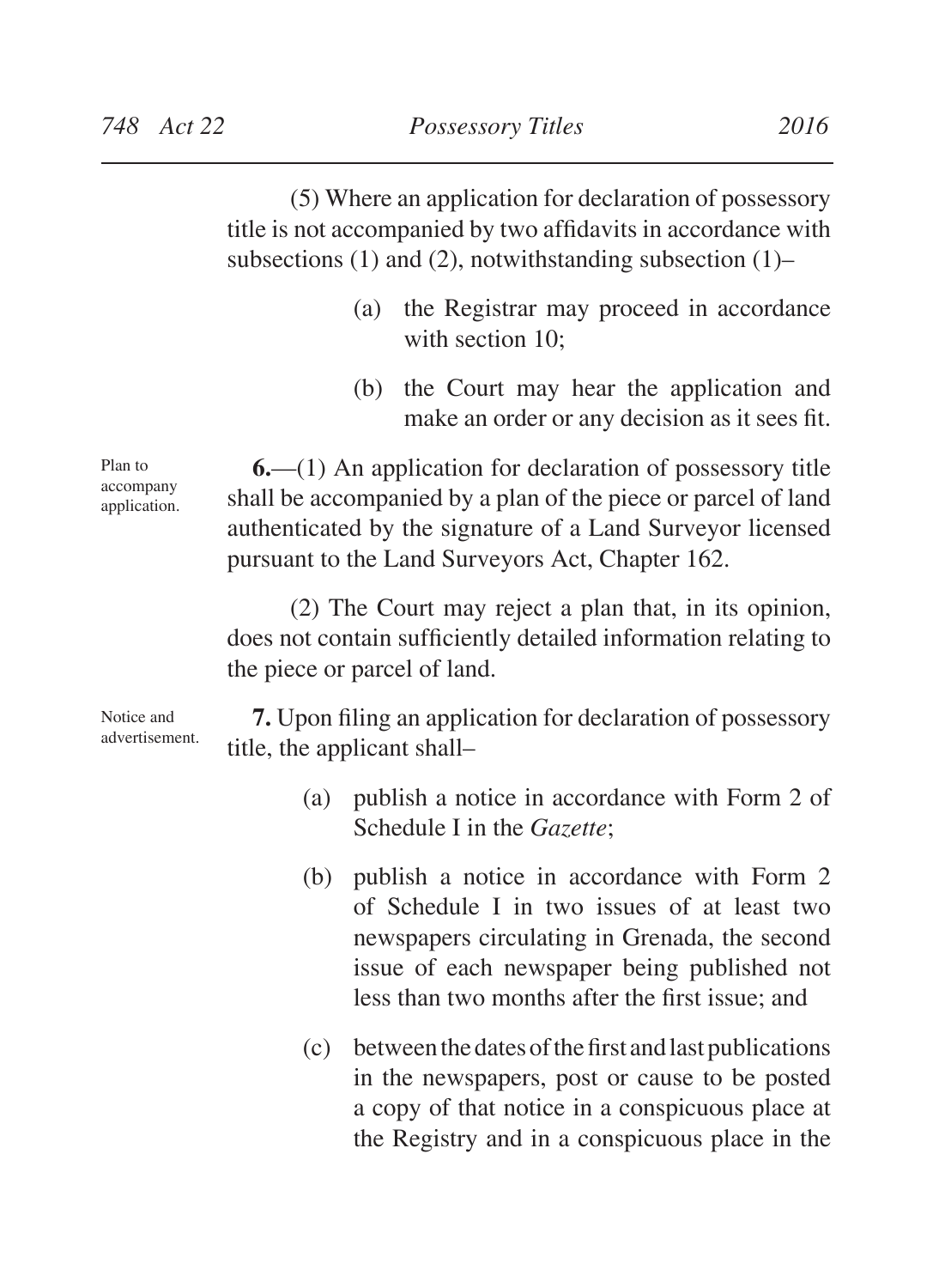Magistrate's court in the district in which the piece or parcel of land is situated.

**8.**—(1) The applicant shall, not later than twenty-one Service on days after filing the application for declaration of possessory  $\frac{a_{\text{d}}$ title, cause a copy of the notice pursuant to section 7–

- (a) to be served on all owners or occupiers of property adjoining the piece or parcel of land to which the application relates; or
- (b) to be posted in a conspicuous place on the piece or parcel of land if the owner or occupier of land adjoining the piece or parcel of land to which the notice relates is unknown or cannot be found.

(2) An order containing a declaration of possessory title shall not be granted, unless–

- (a) the provisions of section 7 and this section are complied with; and
- (b) not less than six weeks have passed since the service or posting of the notice referred to in subsection (1) above.

**9.**—(1) A person may enter an appearance in response Appearance and to a notice pursuant to section 7 not later than two months written claim.after the date of the last publication of the notice in the newspapers.

(2) A person who enters an appearance in response to a notice pursuant to section 7 shall, not later than twentyone days after the date of entry of the appearance, file in the Registry a written claim setting out the name of the person

adjoining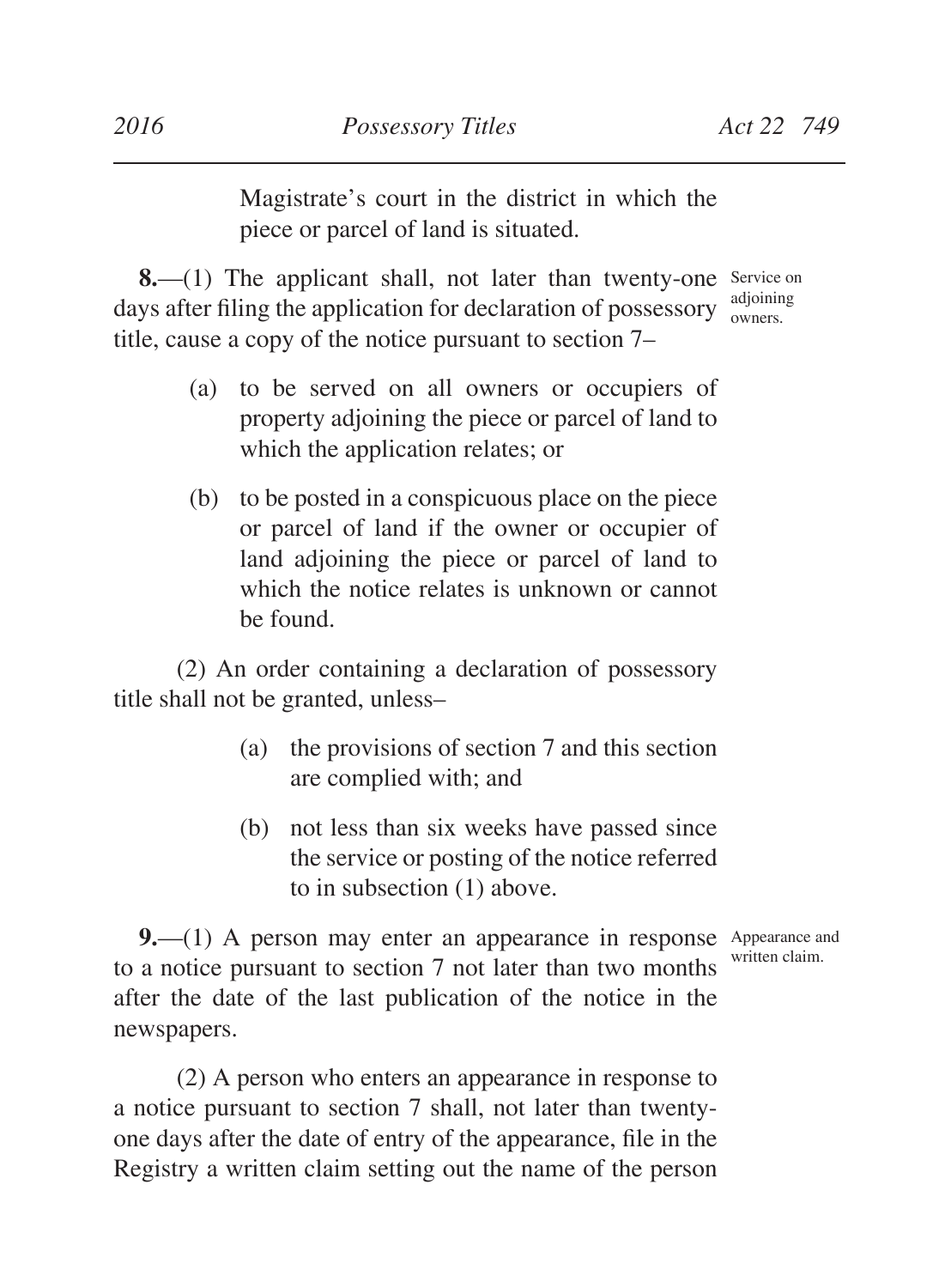who hasthe title to the piece or parcel of land and a statement of the facts on which the claim is founded.

(3) For the avoidance of doubt, an entry of appearance may be filed by the person who intends to oppose an application for declaration of possessory title or by an authorised agent on the behalf of the person.

(4) A copy of the entry of appearance and the written claim shall be served on the applicant or his or her legal practitioner either by the person who enters an appearance or by his or her legal practitioner.

# **Part III**

#### **PROCEEDINGS**

**10.**—(1) Where no appearance has been entered pursuant to section 9, the applicant may make an application for the Registrar to issue a certificate of non-appearance. Duty of Registrar in respect of proceedings.

> (2) Upon an application made under subsection (1), the Registrar shall issue a certificate of non-appearance and fix a day and time for the hearing of the application.

> (3) Where a person enters an appearance pursuant to section 9, the Registrar shall, at the expiration of the time fixed for appearance enter an application in his or her cause book as a suit in the name of the applicant and of the person who has appeared as the respondent.

**11.**—(1) The Court shall hear every application for declaration of possessory title in open Court.

Proceedings by Court.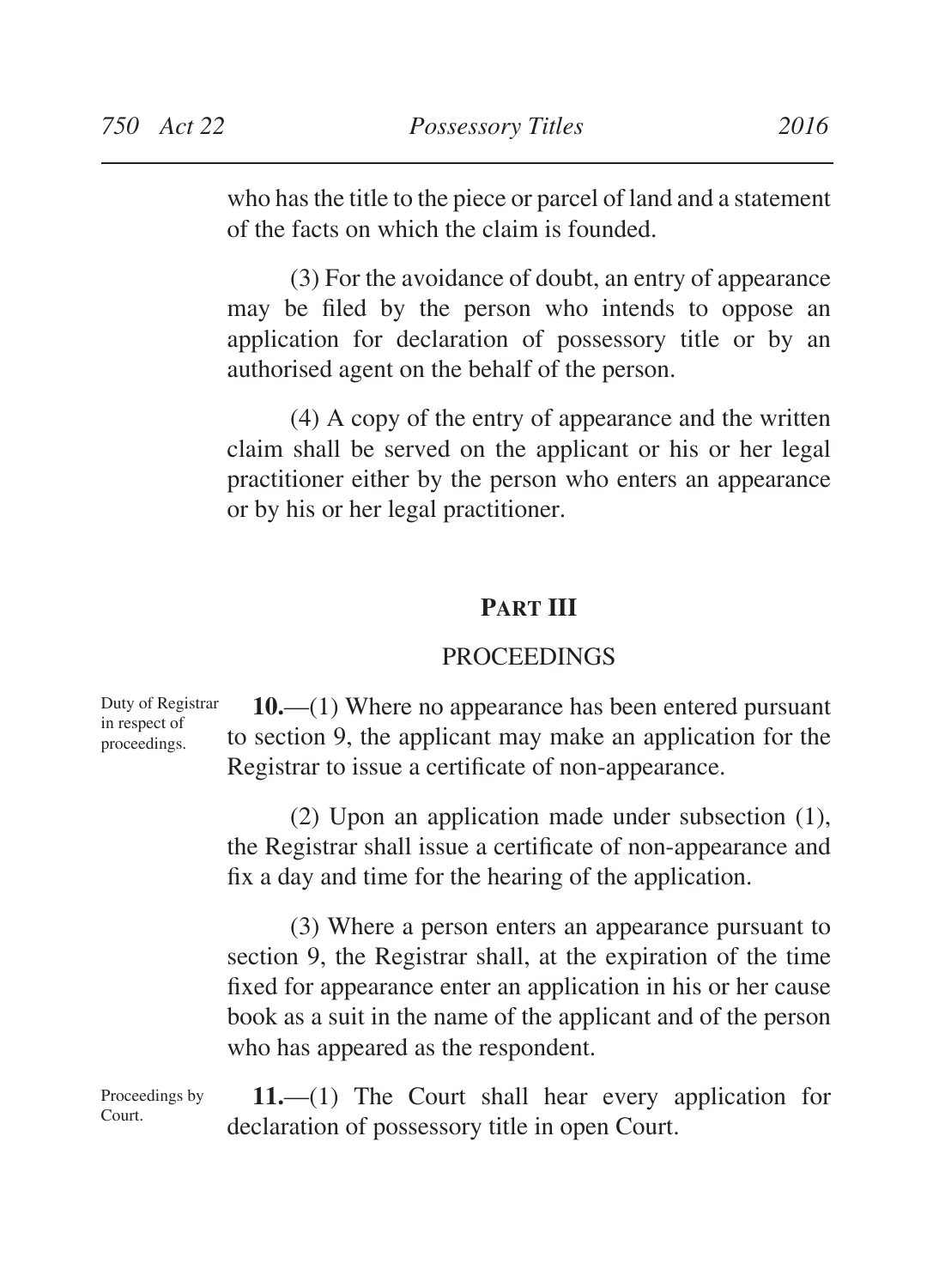to an application for declaration of possessory title shall stand as pleadings, and no further pleadings shall be filed without the leave of the Court.

(3) Where at the hearing of an application for declaration of possessory title the Court requires further evidence, the Court may take such evidence orally or by affidavit as it sees fit.

12.—(1) An applicant may obtain judgment without Default trial, where in respect of the application for declaration of  $\frac{judgment}{or~ex~narr}$ possessory title–

or *ex parte*  proceedings.

- (a) no person enters an appearance within the prescribed time; or
- (b) no person files a written claim within the prescribed time.

(2) Where a person who has entered an appearance pursuant to section 9 fails to file a written claim within the prescribed time, the Court may proceed *ex parte* and the Court may make an order or give a decision as it sees fit.

13. Where more than one person enter appearances and Procedure where file claims in opposition to the application for declaration of possessory title or to any respondents, the Court shall ownership. adjudicate the opposing claims and may make a declaration of possessory title in favour of any of the parties as it thinks fit.

14. The applicant may, with the leave of the Court, Withdrawal of withdraw his or her application for declaration of possessory title at any time before the judgment is entered, subject to any order for payment of costs that the Court may make. application.

more than one person claim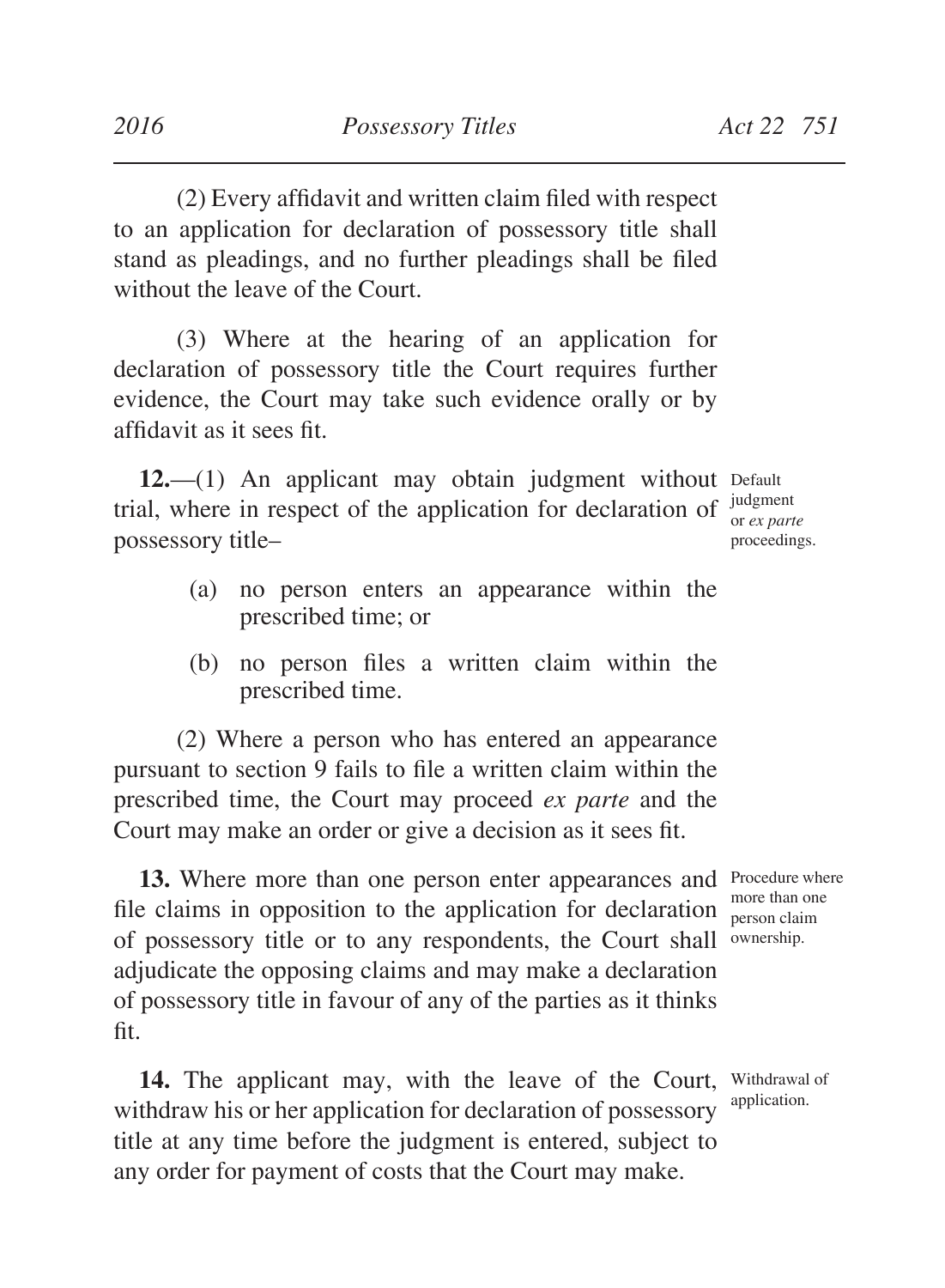**15.**—(1) A person who has information in relation to the possession of the piece or parcel of land that is the subject of an application for declaration of possessory title or another claim under this Act may file an affidavit, whether or not he or she has an interest in the said piece or parcel of land and whether or not he or she intends to file an opposing claim.

(2) An affidavit referred in subsection (1) shall–

- (a) attest to the truth of the facts set out therein;
- (b) be filed with the Registrar; and
- (c) be served on all parties to the proceedings.

(3) At the hearing of an application for declaration of possessory title, the Court may–

- (a) require the attendance of a person who files an affidavit pursuant to this section; and
- (b) if the person fails to attend, make any order or give any decision as it sees fit.

**16.**—(1) Where a person, but for his or her disability by reason of being a minor or of unsound mind, could have made an application, given consent, done an act, or been party to proceedings under this Act, the guardian of the person may make such application, give such consent, do such act, and be party to such proceedings, as the person may do had the person been free from disability, and the guardian shall otherwise represent the person for the purposes of this Act.

Where any party is a minor or of unsound mind.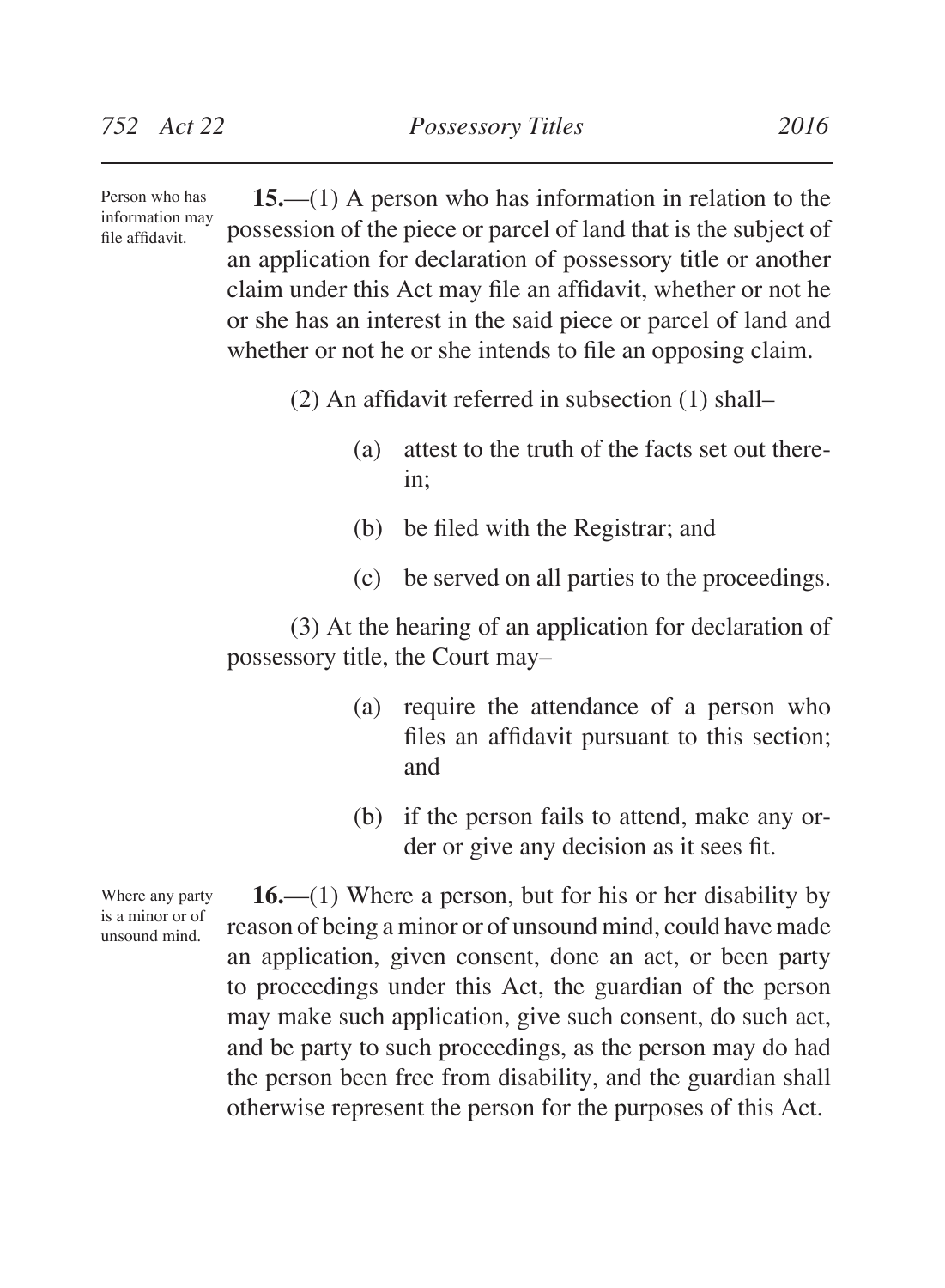(2) Where a person, but for his or her disability by reason of being a minor or of unsound mind, could have made an application, given consent, done an act, or been party to proceedings under this Act and the person has no guardian, the Court may appoint a person to act on behalf of the person being a minor or of unsound mind.

17. The Court may at any stage of the proceedings order Security for security for the costs of the proceedings to be given by the applicant or by any person who enters an appearance. costs.

18. The Court may order costs to be paid by or to any Payment of party. costs.

19. The Eastern Caribbean Supreme Court Civil Procedure Procedure Rules 2000, except where expressly excluded or where in conflict, shall apply to all proceedings made under this Act. for making

**20.** No petition, order, affidavit, certificate, recording Proceedings not or other proceedings under this Act shall be invalid by reason of any informality or technical irregularity therein, or any mistake not affecting the substantial justice of the proceedings.

**21.**—(1) Where a declaration of possessory title is setting aside or voidable by virtue of section 31, a person may apply for the declaration to be set aside by an order of the Court. varying orders.

(2) A person who seeks to claim in opposition to an application for declaration of possessory title may, not later than sixty days after the order of the Court has been published in the *Gazette* pursuant to section 23, apply for the judgment to be set aside or varied, where–

(a) the judgment was obtained without trial;

applications under this Act.

void for want of form.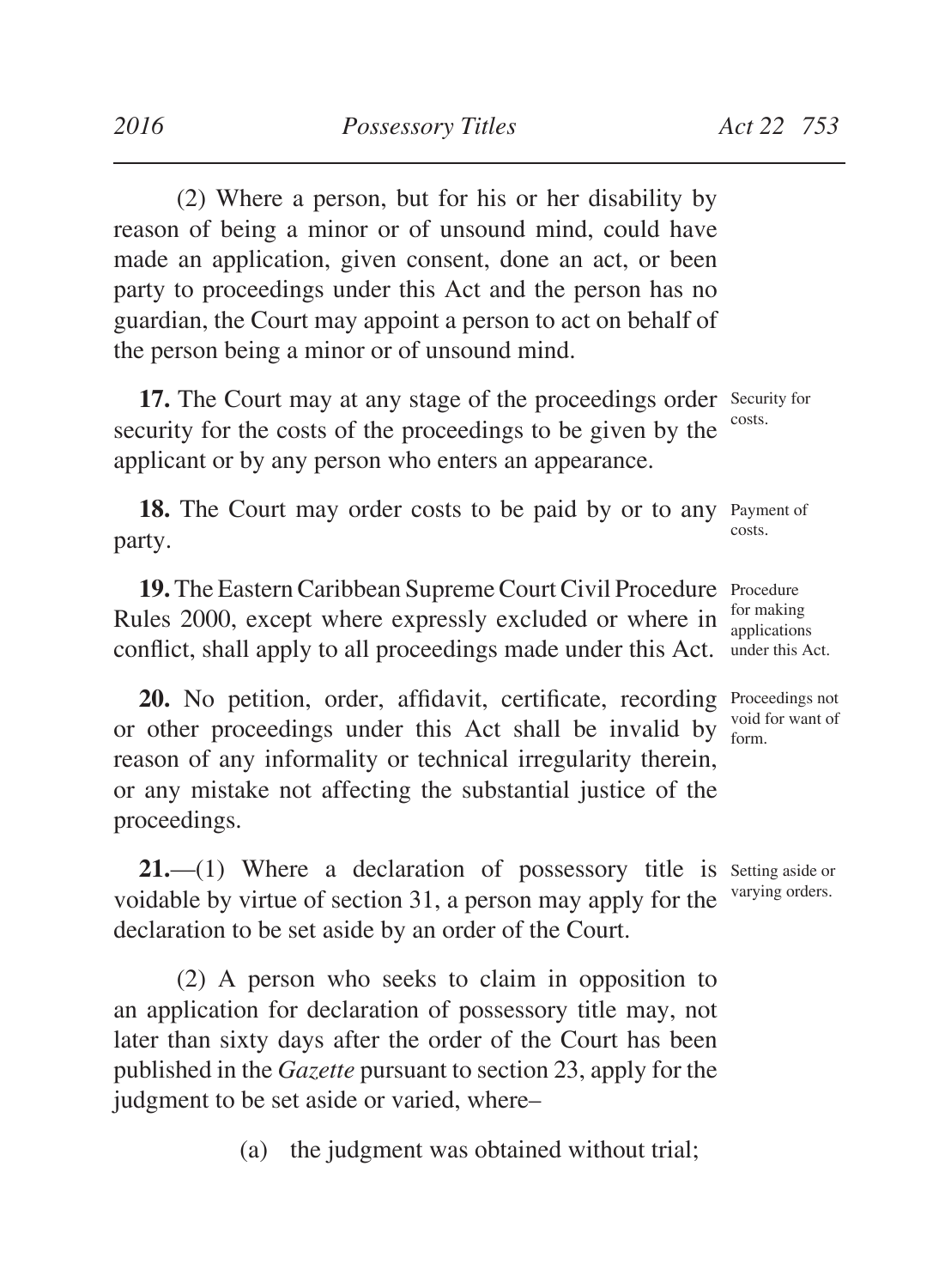(b) the person entered an appearance but failed to file a written claim within the prescribed time and the judgment was obtained in *ex parte* proceedings.

(3) Upon an application pursuant to subsection (2), the Court may set aside or vary the judgment obtained without trial, if it considers it appropriate by any reason, including–

- (a) a person otherwise claims in opposition to the applicant and gives a good explanation for failure to enter an appearance, or to file a written claim, within the prescribed time;
- (b) a person claims to have legal title to the land that the person acquired less than twelve years before the date of the application for declaration of possessory title; or
- (c) a person has a real prospect of successfully opposing the application for declaration of possessory title, on a fact other than the fact referred in paragraph (b).

Appeal.

**22.**—(1) A person aggrieved by an order or decision of the Court made or given under this Act may appeal to the Court of Appeal not later than three months after the order or decision is made or given.

(2) The Court of Appeal shall be the final court of appeal for the purposes of this Act.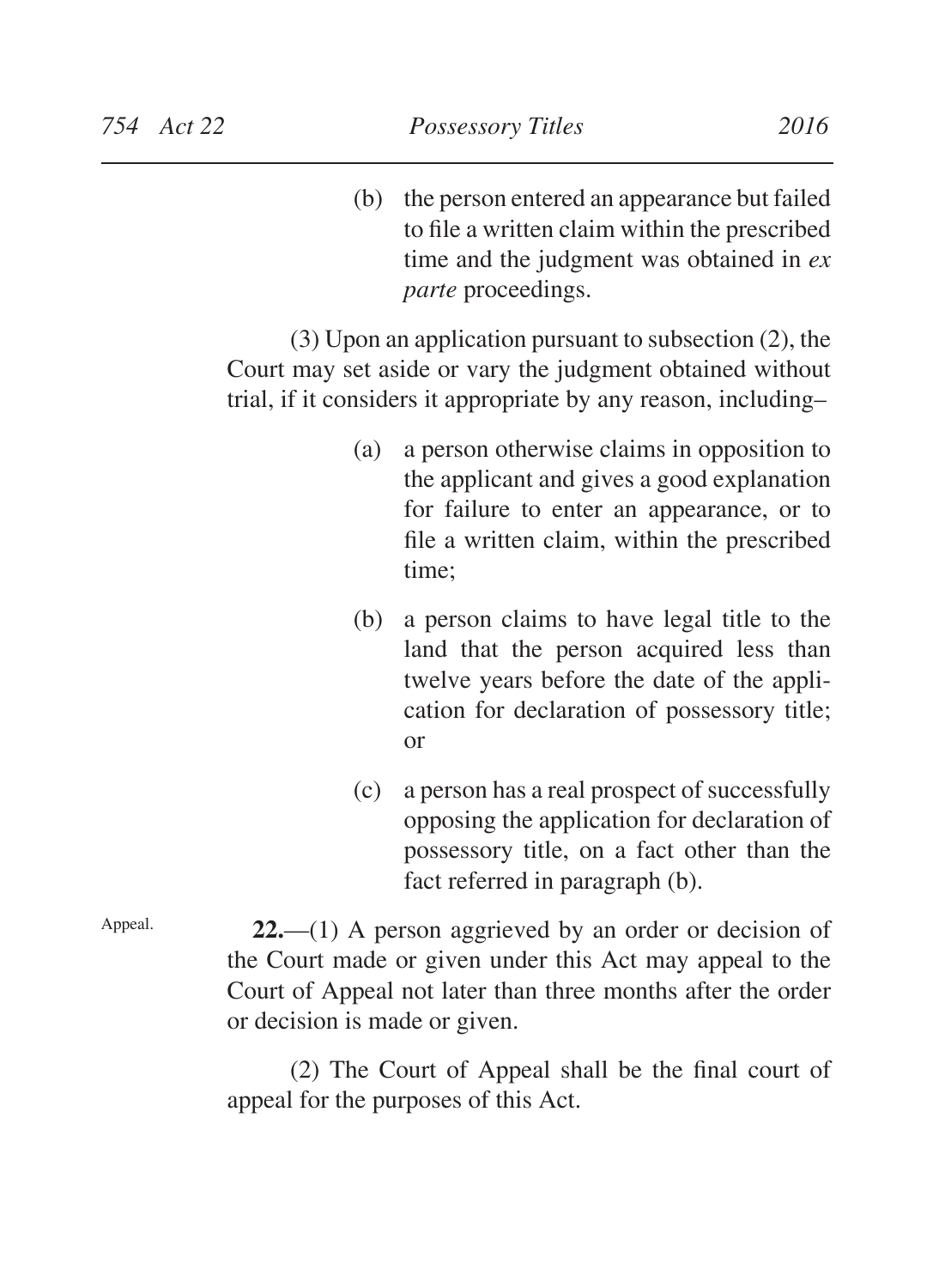# **Part IV**

# **REGISTERS**

**23.** The Registrar shall, by Notice in the *Gazette*, and in Registrar one issue of a newspaper circulating in Grenada, publish  $_{\text{particular}}^{\text{to publish}}$ particulars of every order made by the Court containing order. a declaration of possessory title within one month of the making of the order. particulars of

24. The Registrar may, upon payment of the prescribed Registrar may fee, if any, grant to a person a certificate of the order containing the declaration of possessory title for the piece or parcel of land to which it relates.

25. The Registrar shall keep and maintain a register in Register of which shall be entered– orders.

- (a) the names and addresses of persons in whose favour the Court makes an order containing a declaration of possessory title under this Act;
- (b) a description of the piece or parcel of land to which the order relates;
- (c) the proceedings in respect of which the order is made;
- (d) particulars in respect of any subsequent applicant to set aside or vary a judgment or appeal a decision, where applicable; and
- (e) any other particulars that are necessary to be recorded by virtue of this Act or any other Act.

issue certificate.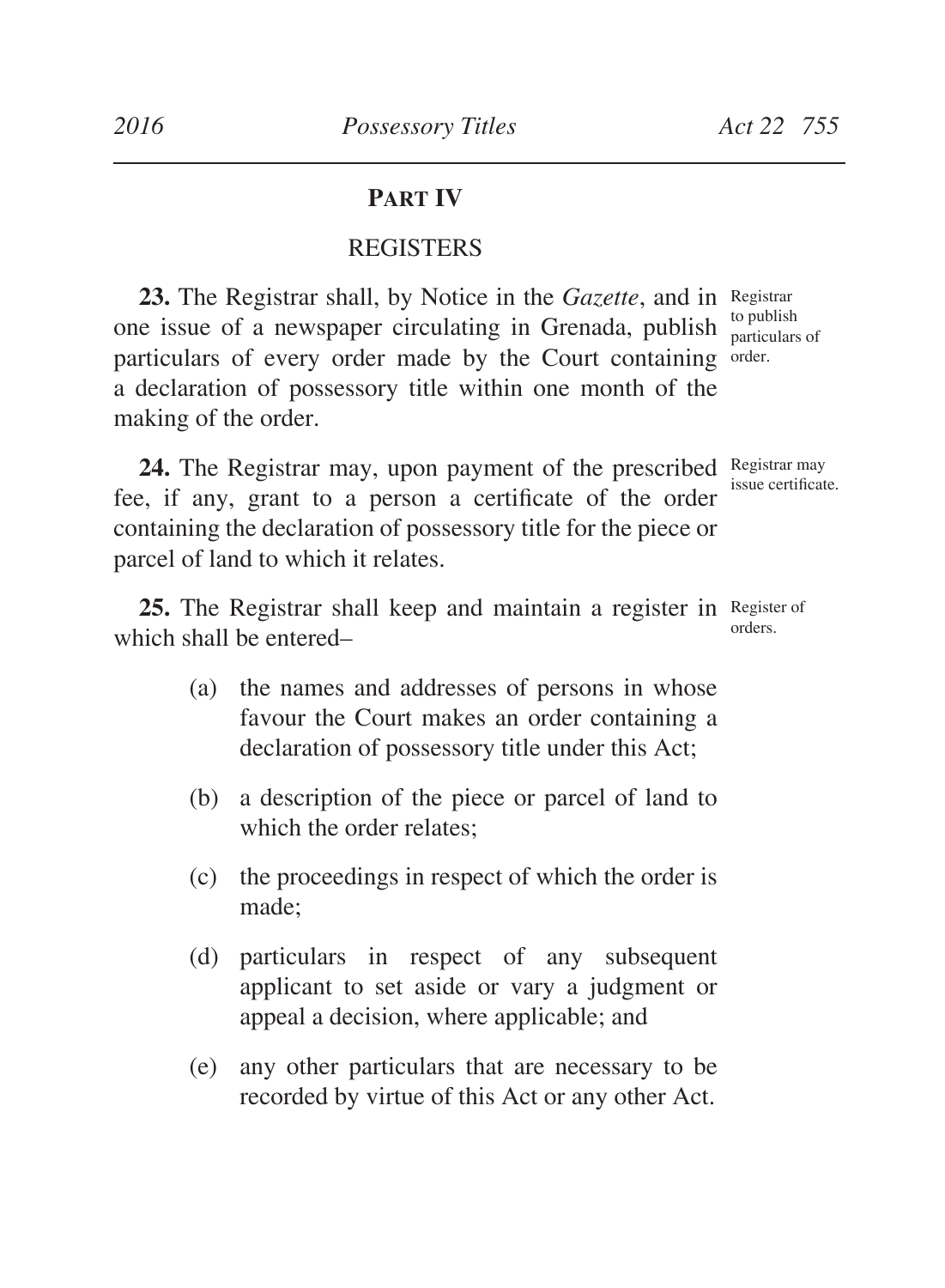**26.**—(1) The Registrar of the Deeds and Land Registry shall keep and maintain a register in the Deeds and Land Registry, to be called the Register of Possessory Titles, in which shall be entered particulars of all deeds registered as a result of proceedings under this Act, or an order of Court, containing a declaration of possessory title. Register of Possessory Titles.

> (2) The Registrar of the Deeds and Land Registry shall keep and maintain the Register of Possessory Titles in accordance with the Deeds and Land Registry Act, Chapter 79.

Stamp duty.

**27.**—(1) There shall be charged and collected, in respect of every deed registered as a result of the making of an order containing a declaration of possessory title, the stamp duty specified in Schedule III.

(2) The stamp duty shall be paid by the person in whose favour an order containing a declaration of possessory title is made.

(3) The Minister may by Order amend the stamp duty specified in Schedule III.

### **Part V**

# **MISCELLANEOUS**

**28.** A person who obtains a declaration of possessory title under this Act shall be deemed to have a fee simple interest in the land. Fee simple interest.

**29.** The person named in an order containing a declaration of possessory title is entitled to an indefeasible title–

Indefeasible title.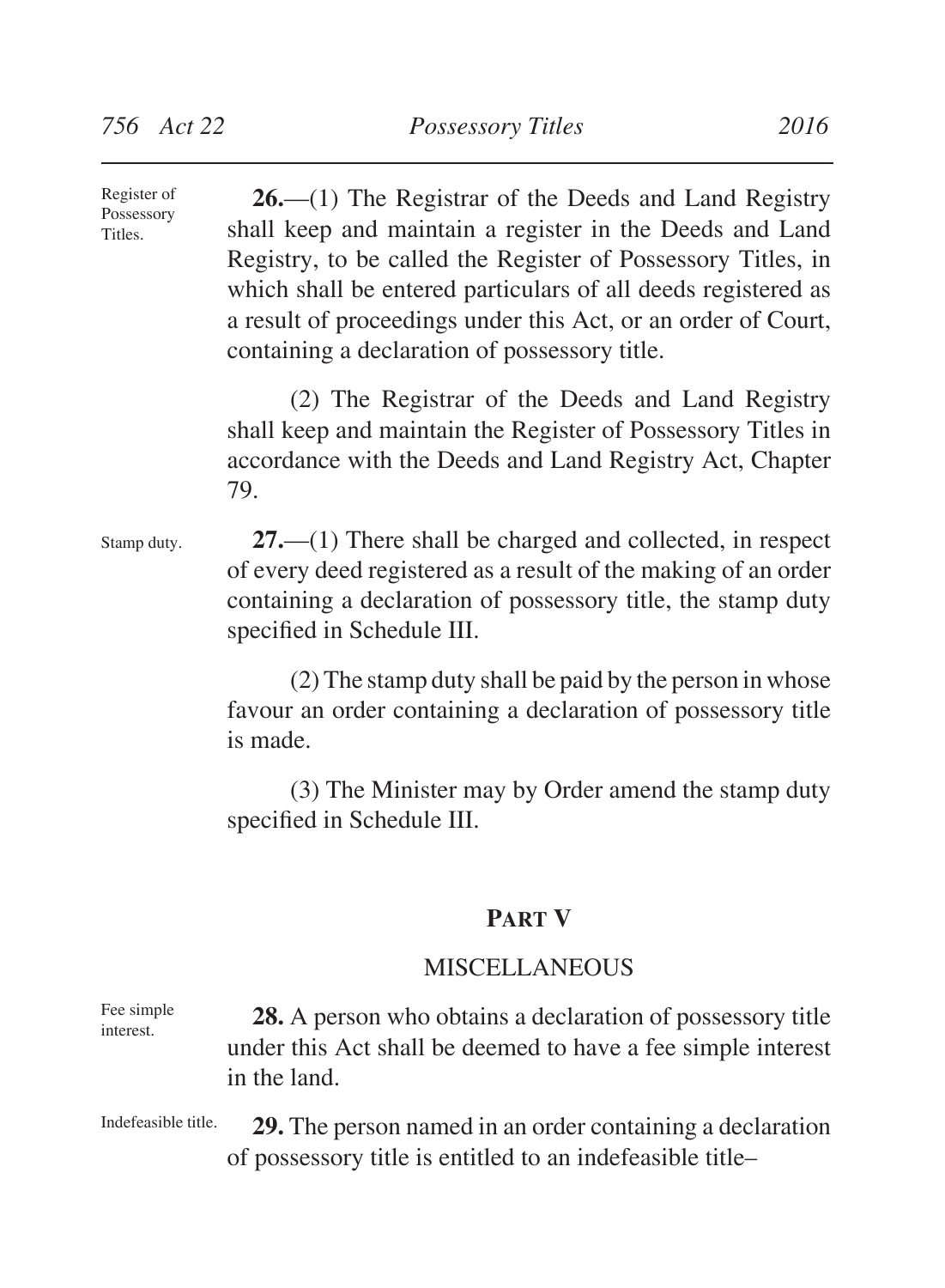- (a) where there is no appeal or application for the judgment to be set aside or varied, three months after the date of publication of particulars of the order pursuant to section 23;
- (b) where an application for the judgment to be set aside or varied is made within the prescribed time, upon determination of the application;
- (c) where an appeal is made within the prescribed time, upon determination of the appeal.

**30.**—(1) If, in the course of any proceedings under this Declaration by Act, a person– fraud.

- (a) knowingly makes or assists in the making of any material false statement or representation; or
- (b) with intent to deceive, suppresses or refuses to disclose, or assists in the suppression or non-disclosure of, any material document or information,

any declaration or title obtained as a result of the making of the material false statement or representation, or the suppression or non-disclosure of the material document or information, shall be null and void, except as against a *bona fide* purchaser for valuable consideration without notice or a second or subsequent mortgagee in respect of that piece or parcel of land.

(2) A person who swears, or assists in the making of, an affidavit in support of an application for declaration of possessory title, knowing the contents of the affidavit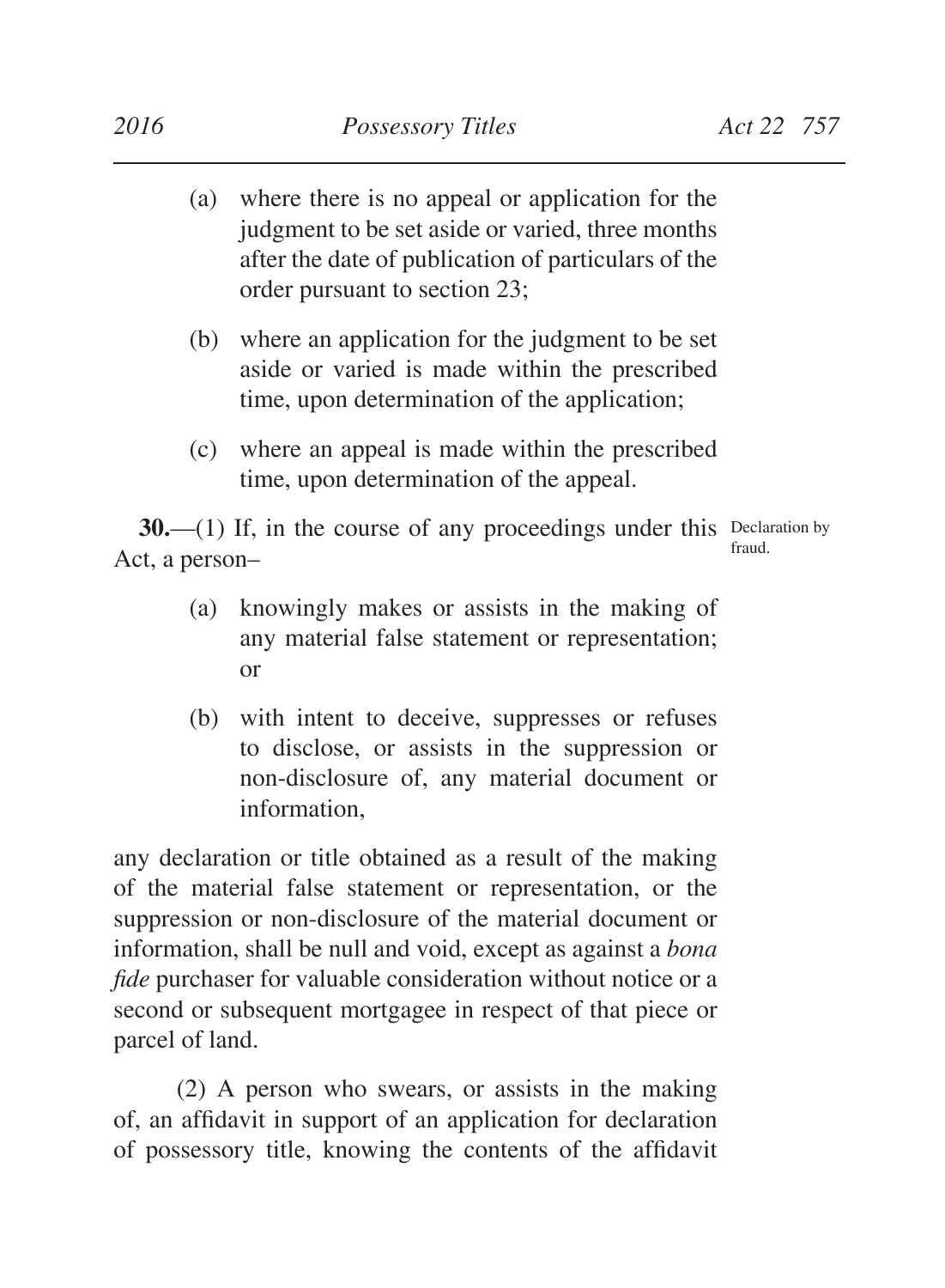to be false, commits an offence and is liable on summary conviction to a fine not exceeding ten thousand dollars or to a term of imprisonment not exceeding two years or both.

Declaration obtained by mistake.

Declaration

Restriction on obtaining

commencement of Act.

**31.** Where a declaration of possessory title is obtained as a result of a material mistake in the application thereof, the declaration shall be voidable and may be set aside by an order of the Court.

**32.** Where prior to the commencement of this Act a declaration of possessory title to a parcel of land by virtue of adverse possession has been registered in the Registry, the procedure outlined in this Act shall apply to an applicant applying for a declaration of title based on adverse possession for a period of not less than twelve years. obtained prior to

**33.** From the commencement of this Act, the Registrar shall not register any statutory declaration purporting to grant possessory title to land or any possessory title which is not obtained in accordance with this Act or by an order of the Court. possessory title.

> **34.**—(1) For the purposes of this Act, fees shall be charged and collected in relation to the exercise of the functions under this Act, as set out in Schedule II.

> (2) The Minister may by Order amend the fees specified in subsection  $(1)$ .

> (3) Without prejudice to subsections (1) and (2), the fees charged and collected pursuant to section 27 of the Deeds and Land Registry Act, Chapter 79 shall apply for the purposes of this Act.

**35.** The Minister may make Regulations generally for carrying out the provisions of this Act.

Fees.

Regulations.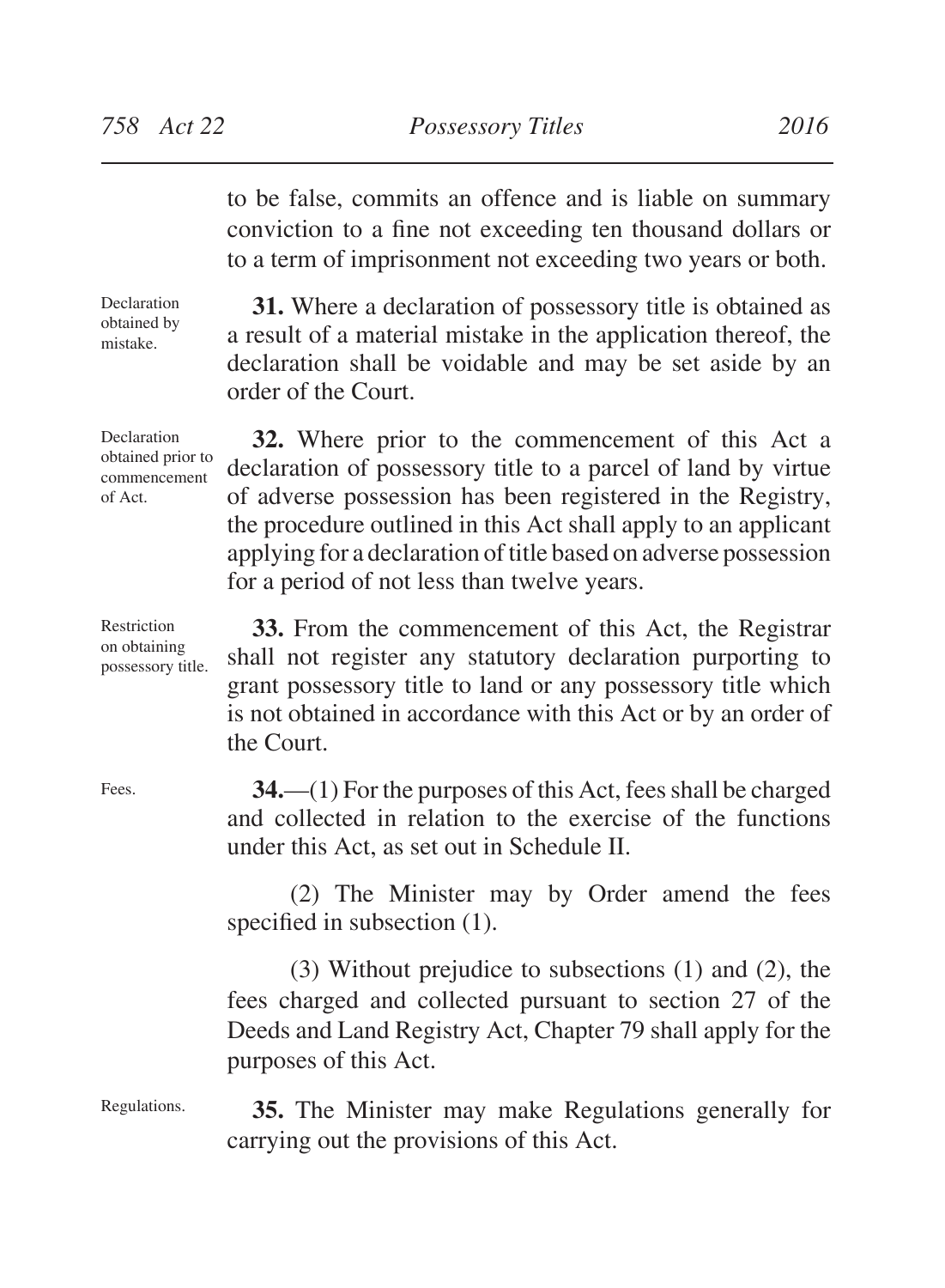#### **SCHEDULE I**

#### **FORMS**

#### FORM I

(Sections 4 & 7)

# IN THE SUPREME COURT OF GRENADA AND THE WEST INDIES ASSOCIATED STATES HIGH COURT OF JUSTICE

In the matter of an application for a declaration of possessory title to land

#### APPLICATION FOR DECLARATION OF POSSESSORY TITLE

The applicant ....................................................................................................................

(name)

Address ............................................................................................................................

Occupation .......................................................................................................................

declares as follows:

1. The applicant is in possession of a piece or parcel of land in the said State and bound as follows ............................................................................... and shown on the plan drawn by ........................................................... Licensed Surveyor, filed with this application and approved and lodged at the Surveys Department and bearing Registration Number ................................................

2. The said land is of the extent of ..................................................................... and with the appearances, is so far as the applicant can estimate, of the value of \$ ....................... ........................

3. There are (no) claims affecting the land.

4. There are (no) other persons claiming to be owner of the land.

5. The applicant (or the applicant and his or her predecessor in title) has (have) been in exclusion and undisturbed possession of the land for twelve years, as appears by the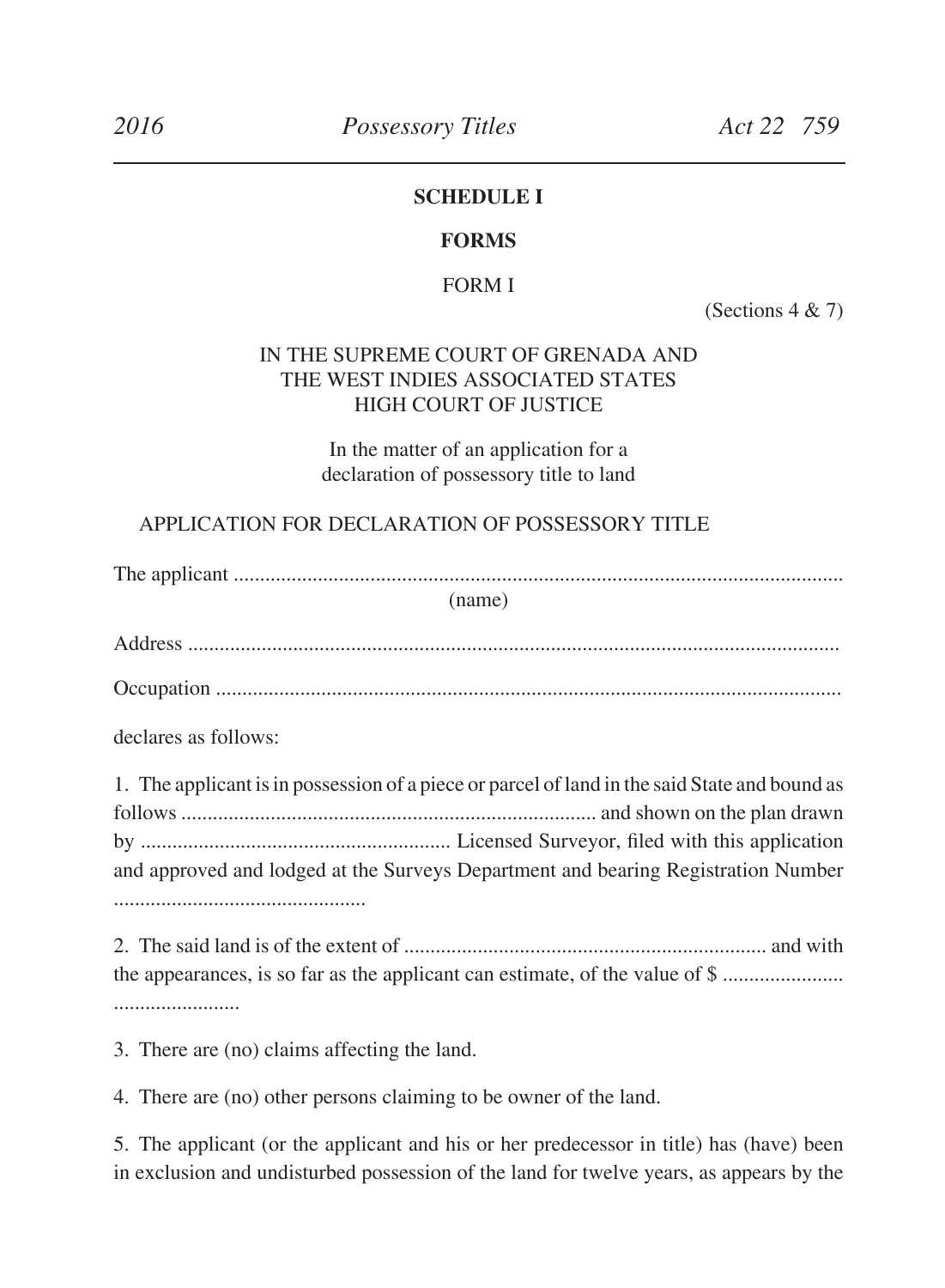following facts: ................................................................................................................ ....................................

6. The applicant claims to be owner of the said land in his or her own right.

7. Immediately before adverse possession began to run the applicant's favour (or in favour of the applicant and his or her predecessors in title) the said land was registered in the name of .......................................................................................

8. The applicant has not knowingly withheld any fact concerning the said land which has been disclosed in this application, and has truly and honestly, to the best of his or her knowledge and belief, represented the truth concerning the title of the land.

The applicant therefore prays that the Court will issue a declaration of possessory title in his or her favour.

Dated ................................................ 20 ....................

........................................................................................

(Signature of applicant or his or her Legal Practitioner)

1. Insert boundaries as on plan ...................................................................... 2. Insert number of acres or fraction of an acre  $\ldots$ 3. If mortgage or other claims exist, here state those which exist to the knowledge of the applicant ....................................................................... 4. If there is, add names of any competing claimants ................................... 5. Here state the circumstances in which the land was acquired and other facts in compliance with section 4(b) ........................................................ 6. If not, state whether as executor, administrator, trustee, or how otherwise. 7. Here state name of person shown as owner in the Registry.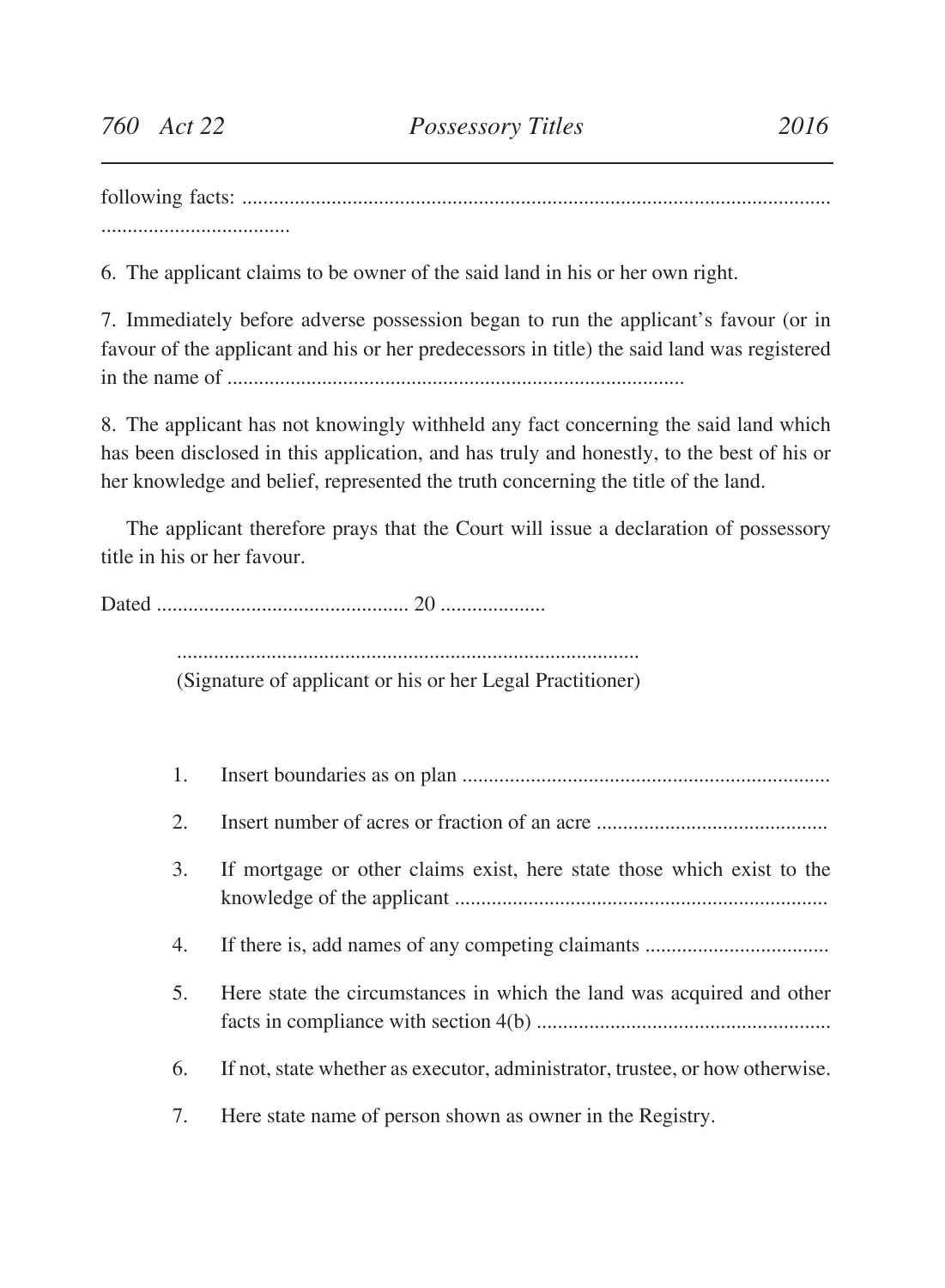#### FORM 2

(Section 7)

### IN THE SUPREME COURT OF GRENADA AND THE WEST INDIES ASSOCIATED STATES HIGH COURT OF JUSTICE

In the matter of an applicant for a declaration of possessory title of land

### **APPLICATION FOR DECLARATION OF POSSESSORY TITLE NOTICE**

Whereas ............................................................................................................................ (name, address and occupation of applicant)

by his or her application filed in the High Court on ........................................... claims to (date)

have acquired title by twelve years adverse possession of the land described in the Schedule to this Notice and has applied to the Court for a declaration of possessory title.

Now all persons claiming interest in the said land are required to enter an appearance in the Registry in person or by his or her legal practitioner, within two months from the date of the last publication of this Notice which is being published twice in the newspapers.

# \_\_\_\_\_\_\_\_\_\_\_\_\_ **SCHEDULE**

(here state description and extent of land as in application)

 .................................................. Registrar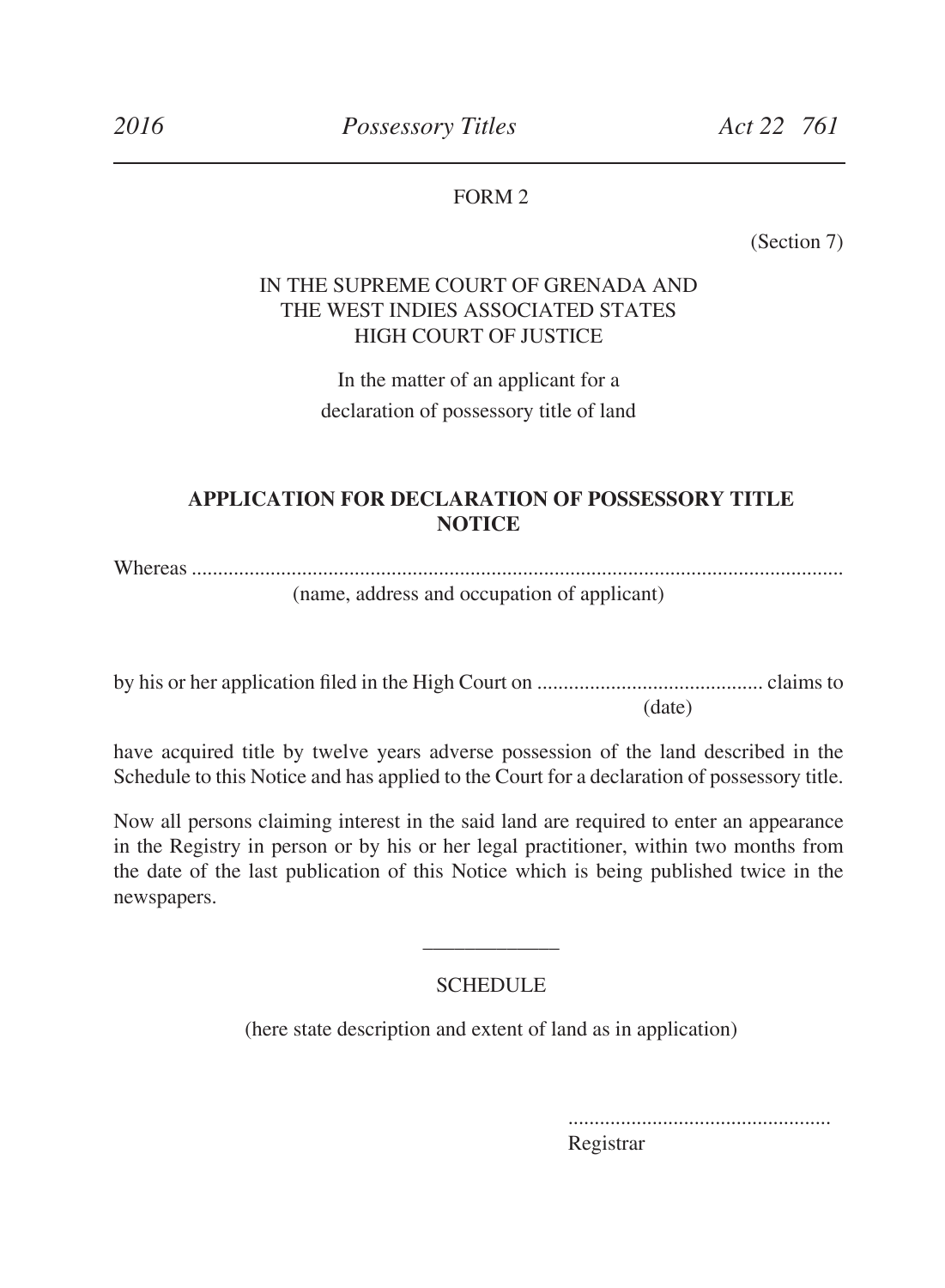# FORM 3

(Section 9)

## IN THE SUPREME COURT OF GRENADA AND THE WEST INDIES ASSOCIATED STATES HIGH COURT OF JUSTICE

In the matter of an application for a declaration of possessory title to land

#### APPLICATION FOR DECLARATION OF POSSESSORY TITLE

### ENTRY OF APPEARANCE

TAKE NOTICE that pursuant to section 7 of the Possessory Titles Act ......................... ............................................. has entered an appearance to oppose application of .......... ..................................................... for the declaration of title to land situate at ................ .....................................................

Dated this ........................................ day of ........................................ 20 ................

 .................................................. Registrar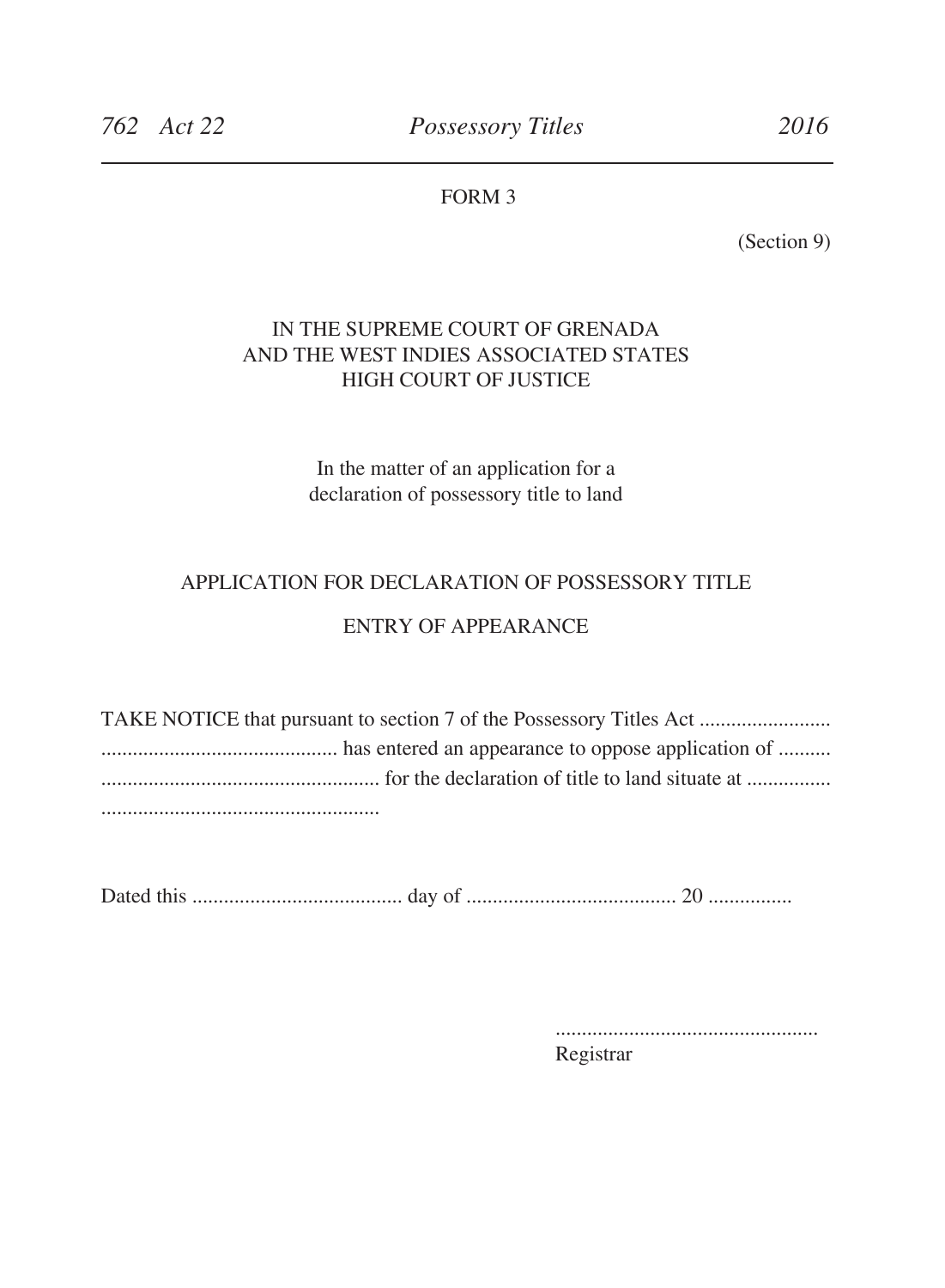# FORM 4

(Section 24)

## IN THE SUPREME COURT OF GRENADA AND THE WEST INDIES ASSOCIATED STATES HIGH COURT OF JUSTICE

#### CERTIFICATE OF DECLARATION OF POSSESSORY TITLE

Date ...............................................................

..................................................

 Registrar

#### **SCHEDULE II**

**\_\_\_\_\_\_\_\_\_\_\_**

(Section 34)

#### **FEES**

| Solicitor's fees for uncontested applications  | [\$1,000.00] |
|------------------------------------------------|--------------|
| Certificate of declaration of possessory title | 10.001       |